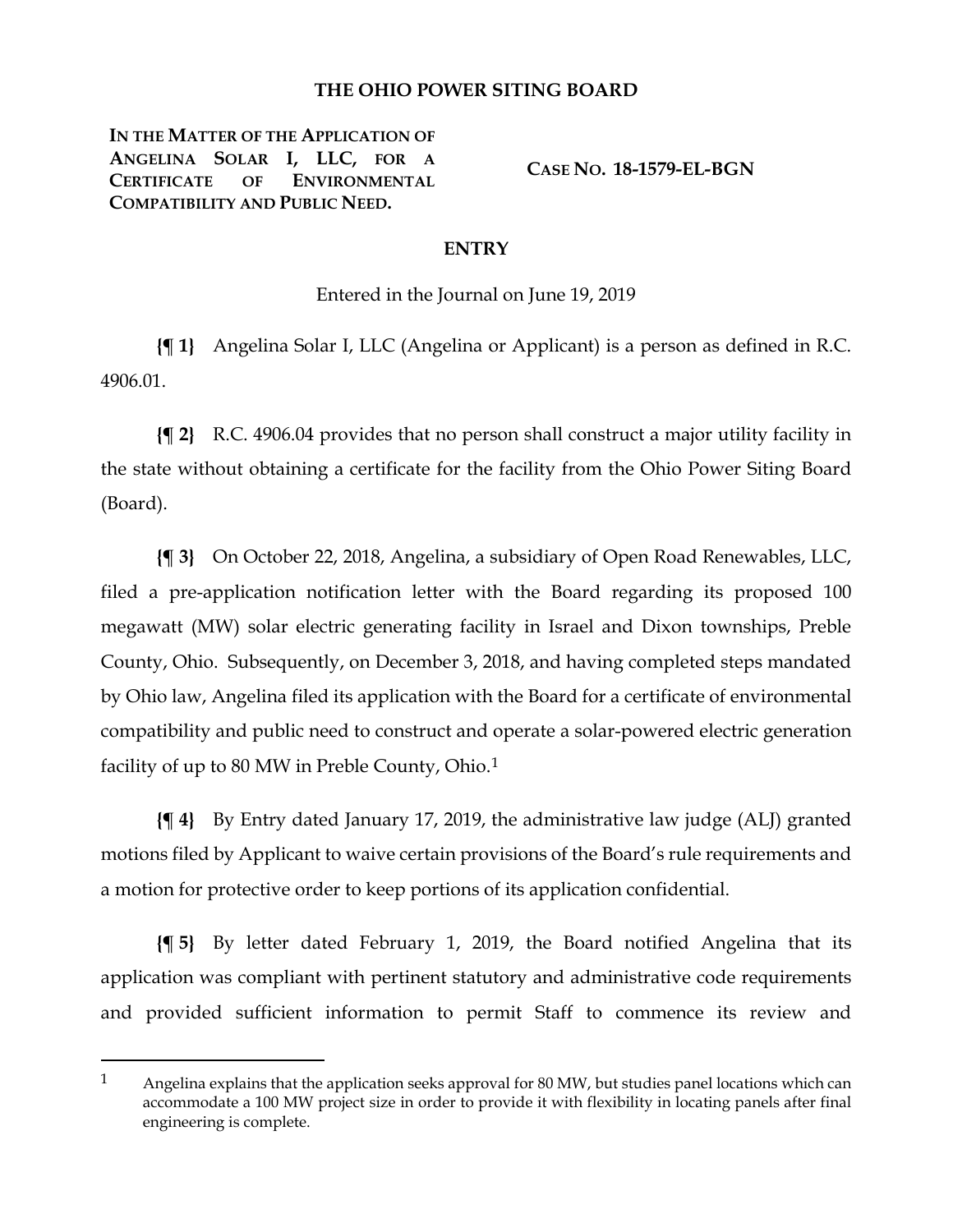investigation. And, on February 7, 2019, Angelina filed a certificate of service of its accepted and complete application and proof that it submitted its application fee to the Treasurer of the State of Ohio as required by Ohio Adm.Code 4906-3-07.

**{¶ 6}** Pursuant to subsequent Entries, the ALJ issued a procedural schedule, granted various notices and motions to intervene by affected governmental entities and a group of concerned citizens, granted a motion filed by Angelina to call and continue the original evidentiary hearing, established a date to reconvene the hearing, and granted a motion filed by Staff to continue the hearing. As a result of those entries, the evidentiary hearing was scheduled to reconvene on June 19, 2019.

**{¶ 7}** On June 14, 2019, however, Angelina filed a motion to continue the evidentiary hearing as well as a joint stipulation and recommendation (Stipulation). Citing to the Stipulation, which was entered into by most but not all parties, Angelina requested that the June 19, 2019 hearing be continued, that a status conference be conducted in order to discuss new procedural dates, and that an expedited ruling be issued. By Entry issued June 14, 2019, the ALJ granted Angelina's motion and accompanying requests.

**{¶ 8}** As contemplated by the Entry, the ALJ conducted a telephonic status conference with counsel for the parties on June 19, 2019. Pursuant to discussions during the conference, the ALJ finds that the following procedural schedule should be established:

- (a) Testimony in support of the Stipulation should be filed by June 28, 2019.
- (b) Testimony in opposition to the Stipulation should be filed by July 12, 2019.
- (c) The evidentiary hearing shall recommence on July 31, 2019, at 10:00 a.m., in Hearing Room 11-A, at the offices of the Public Utilities Commission of Ohio, 180 East Broad Street, Columbus, Ohio 43215-3793.

**{¶ 9}** It is, therefore,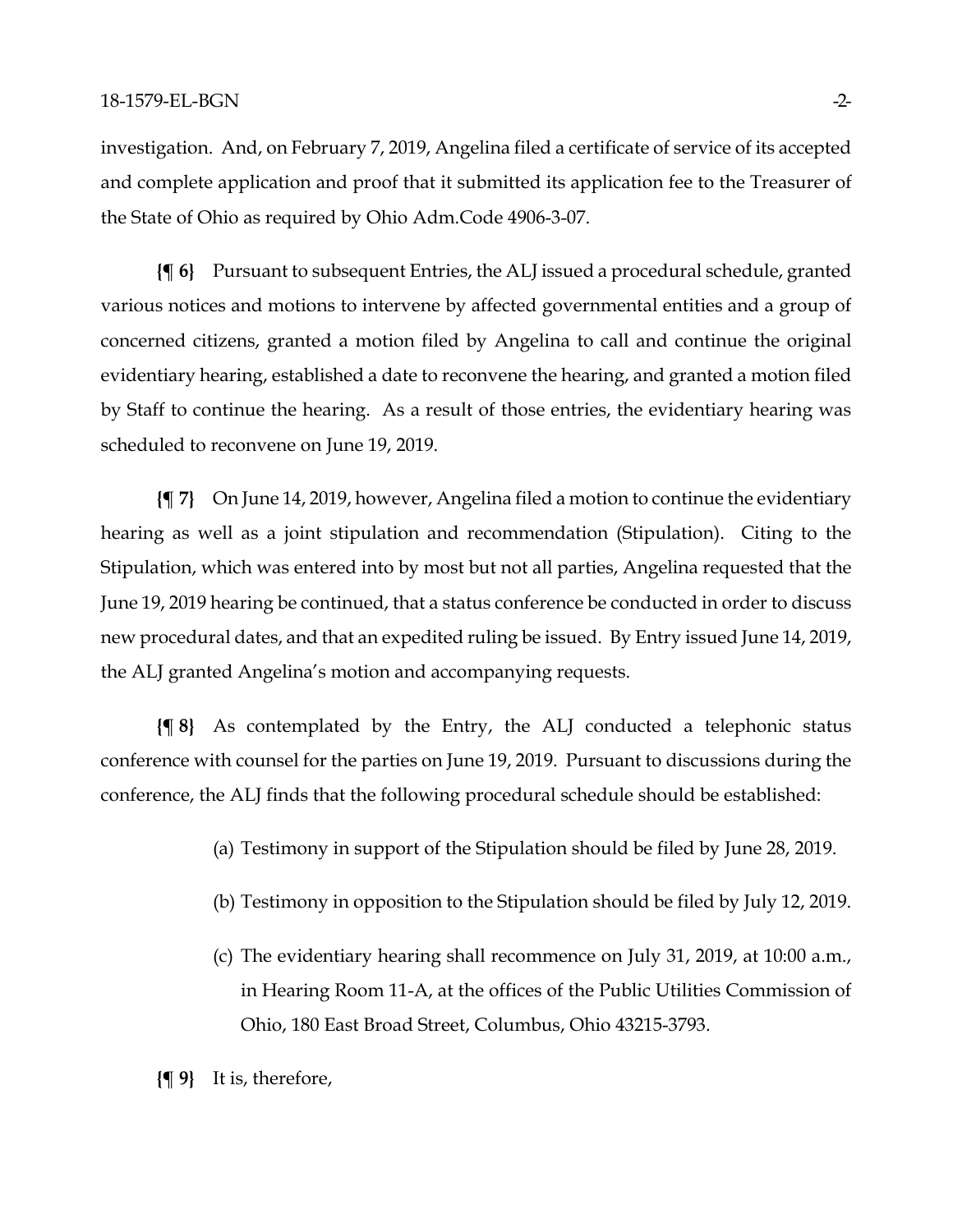**{¶ 10}** ORDERED, That the evidentiary hearing will recommence on July 31, 2019, as stated in Paragraph 8. It is, further,

**{¶ 11}** ORDERED, That the parties observe the filing dates set forth in Paragraph 8. It is, further,

**{¶ 12}** ORDERED, That a copy of this Entry be served upon all parties and interested persons of record.

## THE OHIO POWER SITING BOARD

*/s/Patricia A. Schabo*

By: Patricia A. Schabo Administrative Law Judge

JRJ/hac